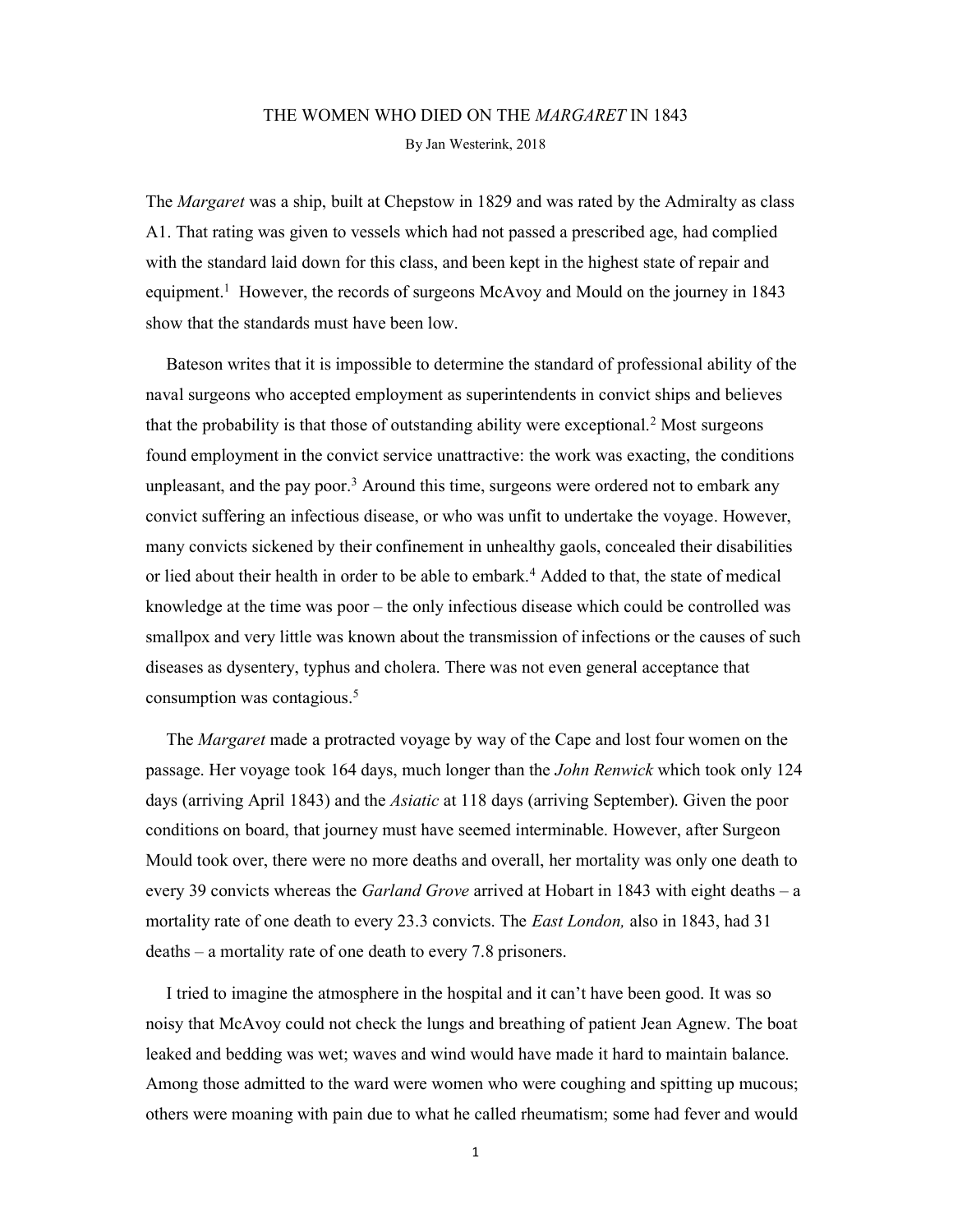be restless; and finally, there was Mary Lynch giving birth whilst others were dying. The nurse was without his presence from the end of March, when he took to his bed (also wet) suffering from rheumatism. Nurse and patients must have felt deserted.

The four women who died on board were all under the care of surgeon, Dr B McAvoy. He left the ship at the Cape of Good Hope and was replaced by Dr J Mould. There is some discrepancy in tallies of the number of women on board because the Courier in Hobart reported that there were 160 convicts there to celebrate Christmas in London in 1842,<sup>6</sup> yet only 152 landed in Hobart, which indicates that perhaps only 156 sailed and that is the number cited by Bateson. I wondered if four of those celebrating Christmas were off-loaded by the surgeon because of poor health. This was the *Margaret's* fourth trip as a transport. The ship sailed on 5 February but had to return for repairs before recommencing the trip. They arrived in Hobart in July 1843. The women who died were: Jane Biggerstaff, hospitalised 7 February – 15 April; Jean Agnew, hospitalised 8 March – 7 May; Grace Schofield, hospitalised 2 April – 10 April; Mary Lynch, hospitalised 10 April – 18 April.

∞

#### JANE BIGGERSTAFF

Jane was brought to court at the Old Bailey on 28 November 1843. She was 17 and she described herself as single and said that she was an upper house maid. She faced two charges. She was lucky with the first one – she was indicted for stealing ('pocketpicking') on 26 July and the items were a purse, value 6d. and 4 shillings which were the property of 'Elizabeth Horton, the younger'. Because Elizabeth was only eight years old, the court decided that she was too young to understand what it meant to give an oath. The judge, Mr Barron Parke, ordered the case dismissed and Jane was acquitted.

But that was only the first charge she faced and in the next one she was not so lucky. Still at the Old Bailey and on the same day, before Lord Chief Justice Denman, she was charged with stealing, on 3 October, 1 cloak, value 2l and 1 printed book, value 1/s, which belonged to the Reverend James William Minshull Worthington, from James William Minshull Worthington junior. Apparently young James, although younger than Elizabeth Horton, was able to take the oath.

James Worthington probably stood proud with the importance of the occasion as he said, 'I am seven years old and am the son of the Reverend Dr Worthington of Mecklenburgh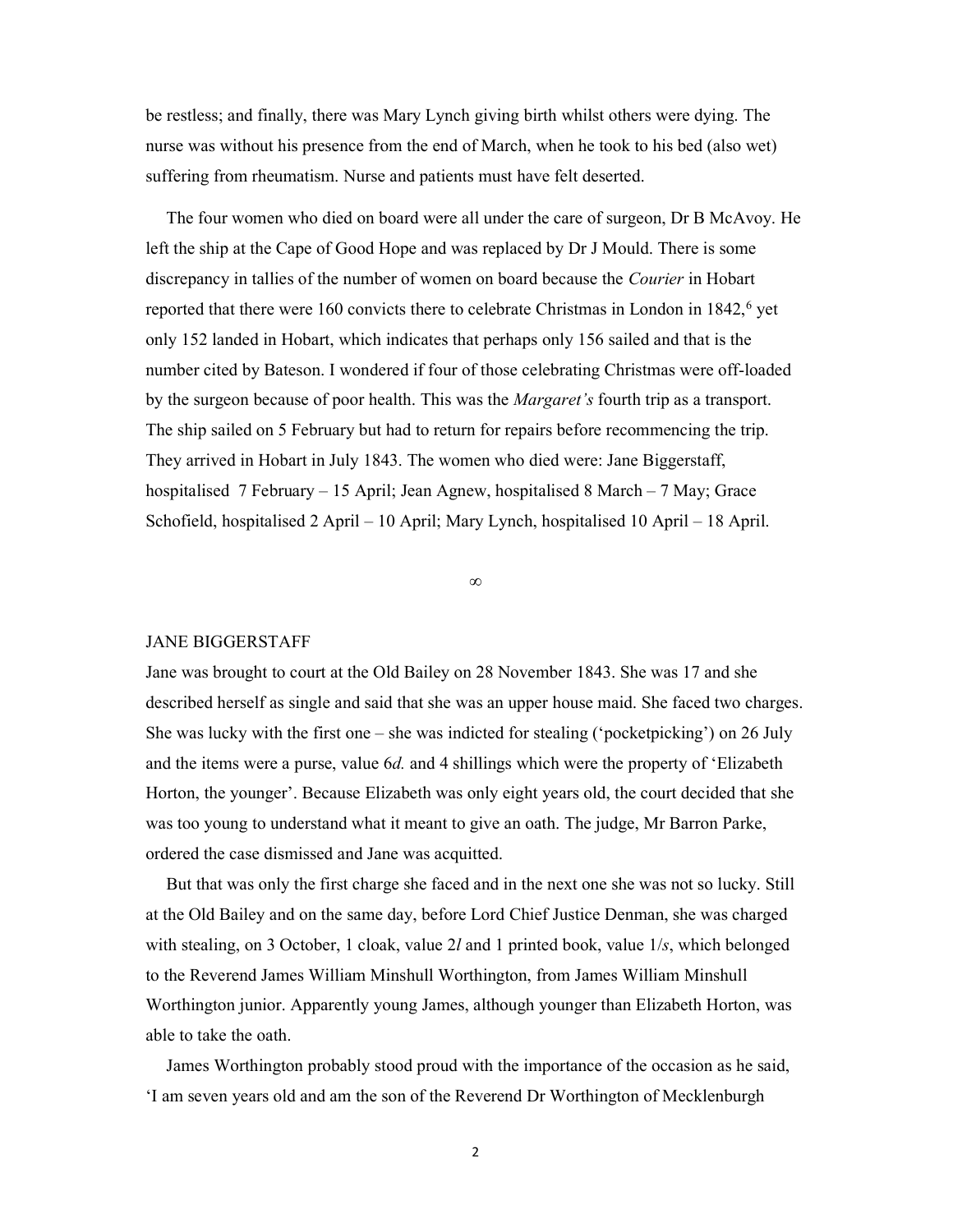Street. I was walking in Holborn at around half past ten o'clock in the morning, with a book and cloak on my arm. I was coming home from school. The prisoner met me and said, "How do you do?" I said, "Quite well.' Then she asked if I knew Dr Worthington, to which I replied "Yes".'

James told of the deception that Jane used to steal his book and cloak. He claimed that, 'She said, "If you go down to 15 Chancery Lane you will see a boy named John, who will give you a bat and ball". But when I said I couldn't because I had my cloak and book, she told me that she was going to my mother and she would take them home for me. So she took them.' James went on to explain that when he went to 15 Chancery Lane but couldn't find a boy there, so he went to number 16 and there spoke to a gentleman who kindly wrote a note to his father after discovering what had happened. James probably finished his evidence with a firm voice when he said, 'I am quite sure she is the person.'

Next the court heard from James Davis who was eleven years old and lived with his father at Finsbury market. He described seeing Jane in late October near Gray's Inn with a book and he said that she gave him the book and told him to take it to his mother 'because she would know what to do with it'. He identified the book that was in evidence before the court as the book that Jane had given him. James Worthington junior was then recalled and he identified the book as the one that was stolen from him. He recognised it as one that his father, the Reverend Worthington had given him.

The court was told of other charges against her and the judge didn't take long to declare that Jane Biggerstaff was guilty and that she should be transported for 10 years. Considering the details of both cases, it seems that Jane was adept at conning children into giving up their valuables. It is not clear when Jane was sent to the *Margaret*, but she would have been there for the Christmas celebrations. The ship sailed on 5 February and two days later she was admitted to the hospital – never to leave. The surgeon diagnosed her as suffering from Phthisis and Rheum.<sup>7</sup>

Although he kept a journal, McAvoy was ill, suffering from rheumatism, and unable to personally attend the hospital from 30 March. He wrote that he was confined to his bed and was receiving reports from the nurse. That nurse may have been Louisa La Grange, a French woman deported for stealing in London.<sup>8</sup> The surgeon for the second part of the journey wrote that she was helpful with the sick. Louisa was a remarkable woman who managed to obtain high levels of freedom once in Hobart. If her memoir can be believed, she dined with the Governor and associated with members of society, before leaving Van Diemen's Land,

3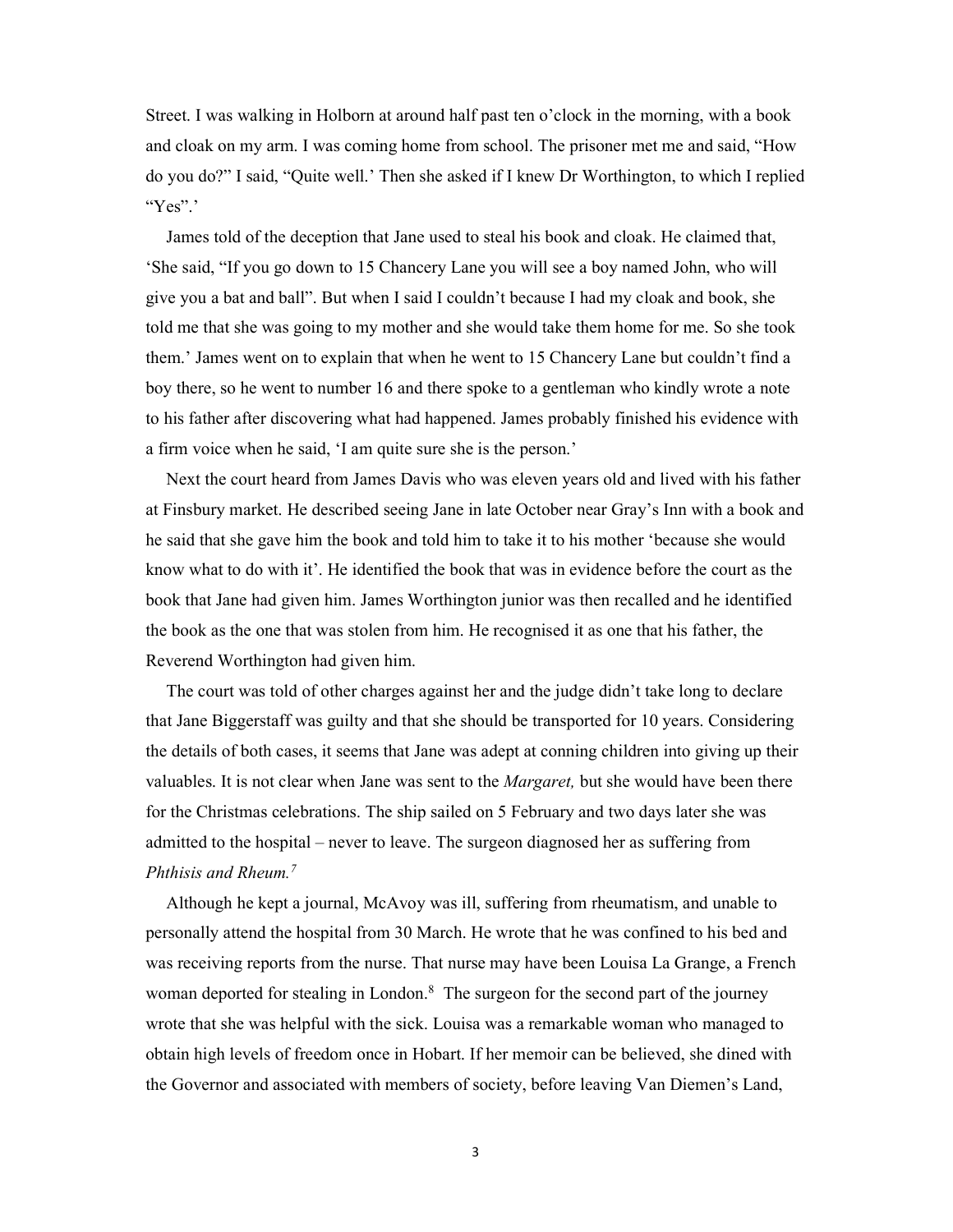travelling to the United States and finally back to Paris. She does not appear to have had any medical training, but how many 'nurses' did at that time? McAvoy wrote:

Indisposition prevented me filling this Journal, but, I have given the most prominent diseases, and it is a cause of regret that in the cases which terminated fatally I was not able to pay them the attention required. They were aggravated if not called into action by the wet and leaky state of the Ship. The Patients who died of Phthisis require no comment it was fully developed previous to leaving the Channel. The passage to the Cape of Good Hope was long & protracted the wind unfavourable added to the wet  $\&$  leaky state of the Ship made it anything but comfortable.

It was busy in the hospital around the time of the deaths in April: Jane Biggerstaff was a long-term patient, dying 15 April; Jean Agnew (*Phthisis*) had been hospitalised on 8 March and suffered for three months until 7 May; Grace Schofield (*Febres*) had a brief illness – from 2 April, dying on 10 April, which was the day that Mary Lynch was hospitalised, only to die on 18 April. The terminally ill were not the only ones in the ward. There were others: Mary Cunningham (*Catarrh*) and Mary Harkin (*Rheumales*) both from 10 to 18 April; Ann Scott (Rheumales) from 13 to 18 April. The nurse must have been run off her feet. Tending to the sick would have been difficult with the ship rolling, waves buffeting, sails and chains clanking, damp bedding, drinking vessels and bed pans possibly sliding around the ward and no surgeon in attendance – just a nurse and possibly a convict or two to care for patients.

McAvoy notes on Jan Biggerstaff include:

This girl when she just came on board was labouring under syphilis infect [ion] which I did not find out for some time. ... She now complains of pains in the shoulders & knees. Skin hot, thirsty. Tongue white. Bowels confined [3 February]; Complains of severe pain in the lumbar region, feet  $\&$  knees swollen. Pulse quick, tongue white [6 February]; Her bed has been wet for some days from the leaking of the Ship. Rheumatic pains have returned [13 February]; rheumatic pains continue, tongue white, bowels confined. Pulse quick [16 February]; Purged, pains less, tongue moist debility [20 February]; No complaint except for torpidity of the bowels [3 March]; Has been ill for the last two days it is said with severe pains in different parts. Hot skin & headache. As I am confined to bed I only get the report from the nurse [6 April]; Report that she is much better although lying in wet beds. Complains of want of appetite [15 April]; Was suddenly seized this morning with pain in chest and difficulty in breathing. A mustard plaster was applied but in shifting out of her bed which was wet she suddenly expired [7 May].

## JEAN AGNEW

There are few records available to tell more about Jean Agnew. The little we know: she came from Glasgow; may have used the alias 'Jane'; she was single and aged 46 or 47 years and there are no relatives listed on her records. Being Scottish and at her age I wondered if she had hair that was grey with hints of ginger in her eyebrows. Due to her illness, she was

∞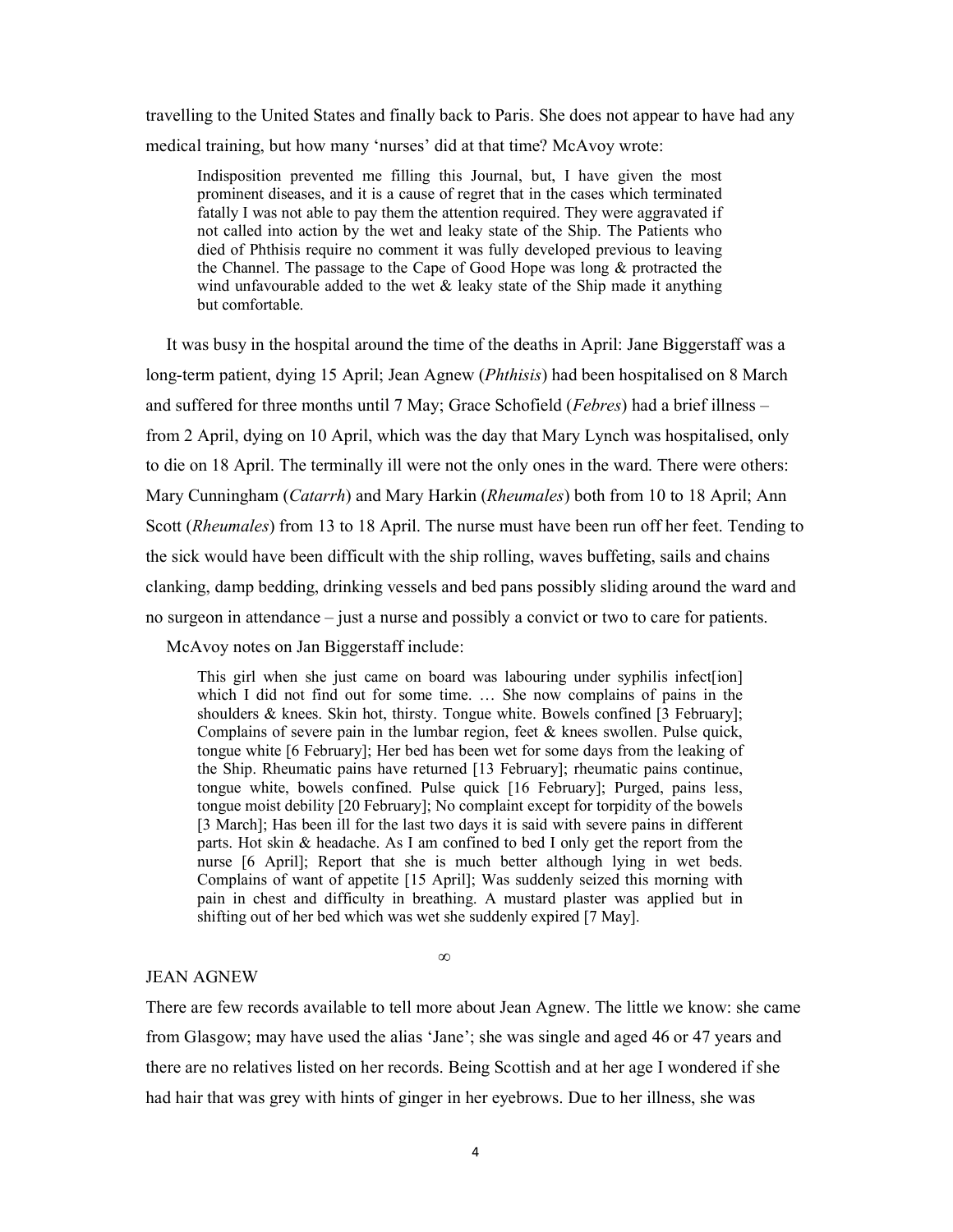probably wheezing and coughing during the court hearing. Her appetite was poor on the Margaret, so it is likely that she was undernourished and of slight build and probably looking older than her years.

She was tried in Glasgow at the High Court of Justiciary on 15 September 1842, which is Scotland's supreme criminal court. This court hears the most serious criminal cases, such as murder and rape. A single judge hears cases with a jury of 15 people. Usually the court sits in cities and larger towns around Scotland, but as an appeal court, it sits mostly in Edinburgh.<sup>9</sup>

Jean had been convicted before but those crimes are not listed in the records. In this instance she was found guilty of theft and sentenced to transportation for seven years. It is interesting to note that she was tried in early September but it took some time for her to be put on board ship. McAvoy, who was the surgeon, only kept records from 8 November 1842, so it is likely that Jean sat in a prison or on a hulk somewhere from 15 September until that date, whereas several women tried at the Old Bailey on 28 November seem to have been promptly sent on board.

Because she never made it to Hobart we have no physical description of her other than her age and the surgeon's notes. Some his notes are:

For the last two months has complained at intervals of difficult respiration attended by cough & wheezing with a muco purulent expectoration which she says has been the case for several years. She has a presentiment that she will never reach the place of her destination. Bowels torpid, appetite good [8 March]; Cough troublesome during the night. Pulse quick. Respiration occasions pain. Expectoration muco purulent [10 March]; Had a severe paroxysm last night simulating asthma. Pulse quick, copious expectoration. Want of appetite  $\&$  debility [16 March]; [similar report on 21, 26, 20 March]. Has been indisposed for the last two days and now complains of cough attended by expectoration pain in the chest and difficult respiration. Pulse quick. Bowels torpid [10 April]; Cough & expectoration which is muco purulent. Breast covered with pustules, want of appetite [14 April]; No alteration for the better ... pulse weak, cough severe, appetite better, Muco[us] purulent expectortion. Bowels torpid [April 20]; No alteration for the better. The noise of the ship has prevented either auscultation<sup>10</sup> or percussion. From the leaky state of the ship her bedding has been wet for some days. Paroxysms of wheezing and difficult respiration at intervals [30 April]; I have been confined to bed for the last month with Rheumatism the greater part of which time (like myself) she was lying in a wet bed from the leaking of the ship. She died this morning from phthisis [7 May].

## GRACE SCHOFIELD

Grace was single and aged 26 when she was tried at Lancaster Preston General Sessions on 2 August 1842. At that time, Lancaster was only a county town in Lancashire, rather than the city it is today. It is situated on the Lune River and its history is linked with its port and canal.11 The 1841 census lists several families named Schofield in Lancaster and Grace seems

∞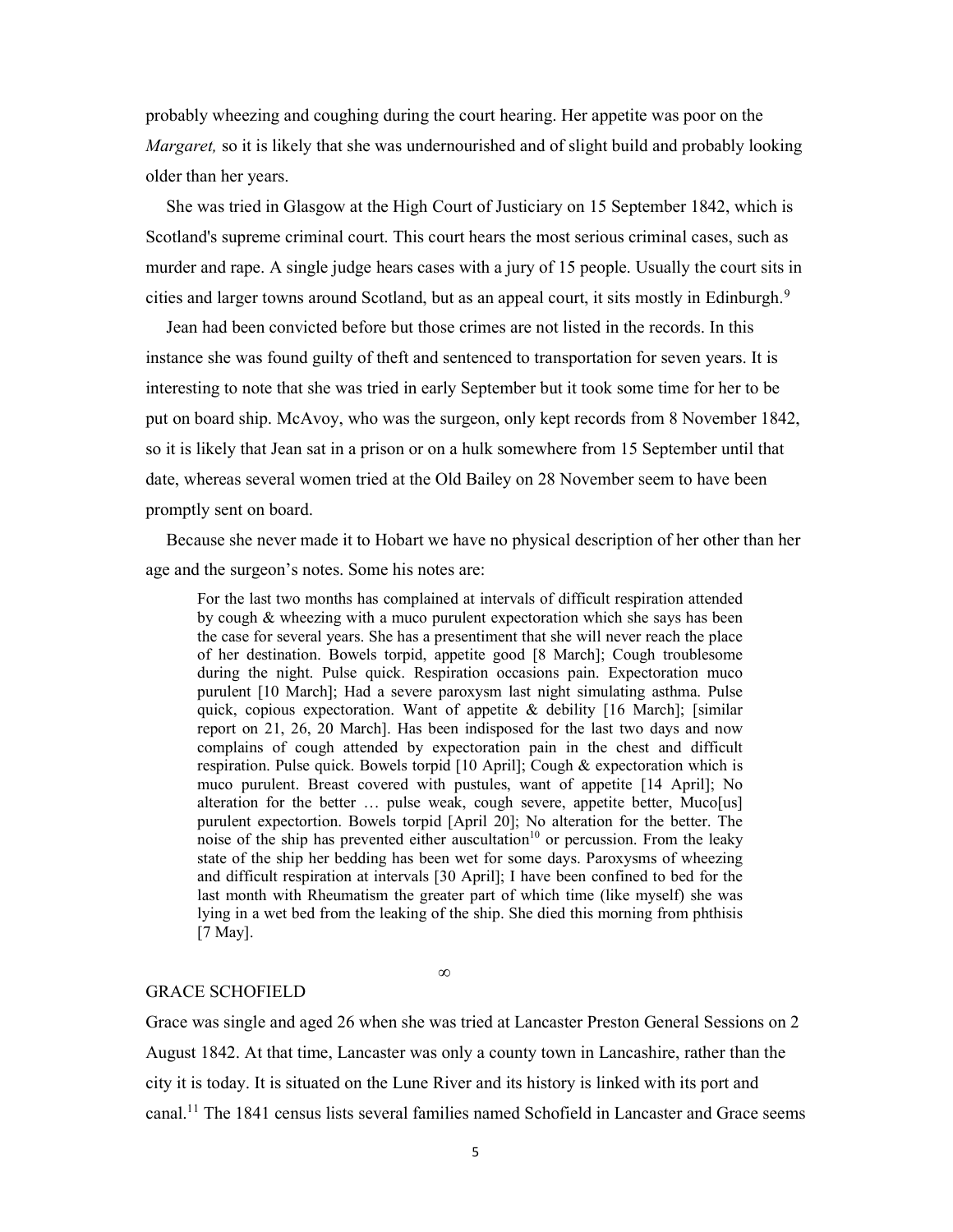to have been a popular name. One was recorded as born around 1821, with the occupation listed as 'F.S.' I could find no other information without paying one of the commercial web sites. There were two Schofield families where ages fitted with Grace: one family head was working with weaving and another was a waterman – but it is uncertain if either of these were related to Grace.

Grace was charged with stealing half-crowns and had been in prison three times before. Her sentence was seven years transportation. It is a shame that I couldn't find any record of the court session. But, as it was only local general sessions, the details might well be scant.

She is first listed as being in the hospital on 20 March. The surgeon notes that she 'says she has always been troubled with nyctalopia [night blindness]. At present there is inflammation of the conjunctive, intolerance of light with pain in the temples, bowels confined.' She continued much the same through until the end of March, complaining of intolerance of light with pain in her temples, although the symptoms lessened a little on 30 March. However, by 3 April he wrote:

I have not been able to visit her since the  $30<sup>th</sup>$  instant. The nurse reports that she is hot & feverish, great thirst. Bowels confined [3 April]; Report this morning that she passed a bad night & was delirious. Unfortunately, I am not able to go into the hospital. To be sponged with tepid vinegar & water [4 April]; They say she continues delirious [6 April]; She continued without any medical advice till the  $10<sup>th</sup>$ inst. When she died [10 April].

McAvoy listed her illness as 'opthalmia' but, with the fever and intolerance of light, could it have been some brain inflammation? Perhaps meningitis.

∞

#### MARY LYNCH

On 28 November 1842, Mary Lynch, aged 22, was at the Old Bailey in London.<sup>12</sup> I found her case to be probably the saddest of the four deaths. We have no record of what she looked like, but I imagine her standing nervously in the dock and can see her as young, pale and of slight build. It is likely that she was not quite five-foot-tall and probably she had dark or brown hair and maybe blue eyes. Her clothes would have been rumpled and perhaps a bit grubby. Because she had stolen shoes and a petticoat, I wonder if she was barefoot and wearing prison garb. Perhaps she cried as she was charged, maybe hanging her head to avoid the stares of those in the court room.

She was indicted for stealing from Sarah Chandler, a laundress who lived in Steven Street, Tottenham Court Road. Steven Street runs off Tottenham Court Road and is just two blocks away from Oxford Street. This was not her first offence, but the court did not record her earlier offence other than to note that it was for a 'felony'.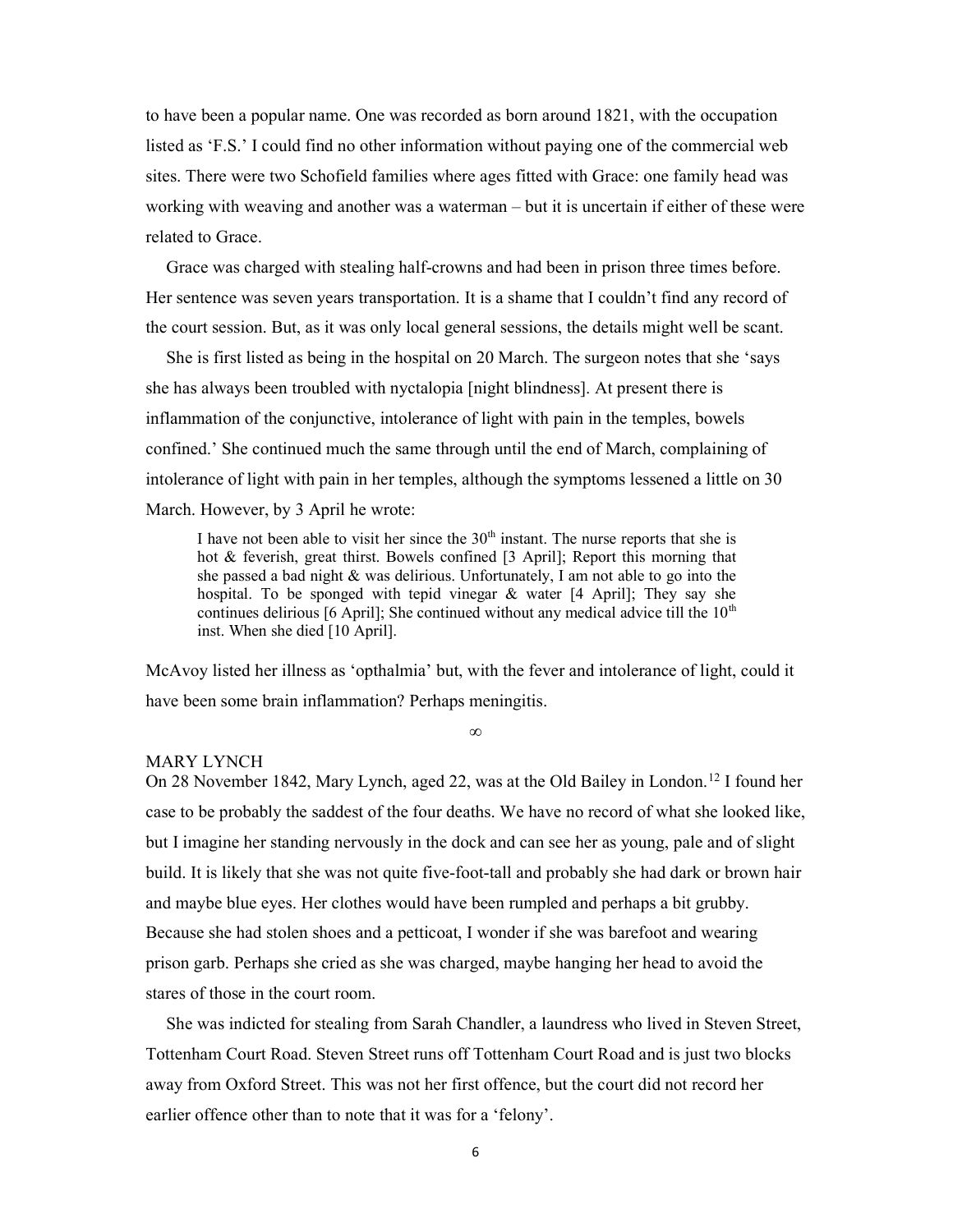When giving evidence, Sarah told the court that on the afternoon of the  $25<sup>th</sup>$ , Mary had come to her door seeking lodging and that she said that she was a servant and was 'out of place'. When Mary asked for a reference, Sarah was able, or bold enough, to name many trades people from the area, so Sarah let her stay. Mary was there from the evening of Friday 25 until Monday morning  $28<sup>th,13</sup>$  The days of the week in the Old Bailey records are incorrect with the 25<sup>th</sup> stated as Monday and the 28<sup>th</sup> Friday – see below, where Mary argues that she would return the goods on Monday and the constable's evidence that he took Mary to the police station on Saturday.

Sarah said that 'Mary slept with me' and it seems that they shared a room, because Sarah's evidence clearly shows that the accused 'got up first and was about the room for half an hour', before going out with a bundle under her cloak. It must have been some bundle because the items stolen were: 2 shawls, value 24s.; 1 scarf, 1s.; 1 pair of stays, 2s.; 1 petticoat, 5s.; 1 pair of boots, 4s.; 1/2 lb. weight of tea, 2s. 6d.; 1 shilling, 12 pence, 24 halfpence, and 12 farthings. The last items were taken from a 'child's money box'.

As Mary left, Sarah called out, 'Where are you going?' Mary replied that she would be back. However, when Sarah looked around the room she discovered that her black scarf, which had been hanging over a chair, was missing. She then went looking for Mary but couldn't find her. When she returned home she discovered that other items were also missing. Sarah called the police.

A constable, George John Restieaux, went to Monmouth Street<sup>14</sup> where he saw Mary going into a public house and he arrested her. Mary protested that she had pawned the items, but that Sarah would have them back again on the Monday. She also insisted that the shawl and boots were at her lodging at 34 Monmouth Street (so much for needing lodgings in Steven Street!) and that she had pawned other items in Frith Street, Soho. Constable Restieaux told the court that he went to Frith Street, but there was no pawnbroker. He found the items in Greek Street (also in Soho). He then went Mary's lodging and found some black tea, a handkerchief, a plaid shawl and a pair of boots. Mary must have walked a lot in those few hours (a challenge given her poor state of health): she left Steven Street, possibly went to Frith Street (or Wardour Street) and then on to Greek Street, then back to a public house in Monmouth Street.

While at the Police Station, Mary was subjected to a search by Honora Connell, a widow, who found 14s. 6d., a flannel petticoat (Mary argued that the petticoat was hers), boots and a pawn ticket for a pair of stays. Sarah confronted Mary at the Police Station and, as she told

7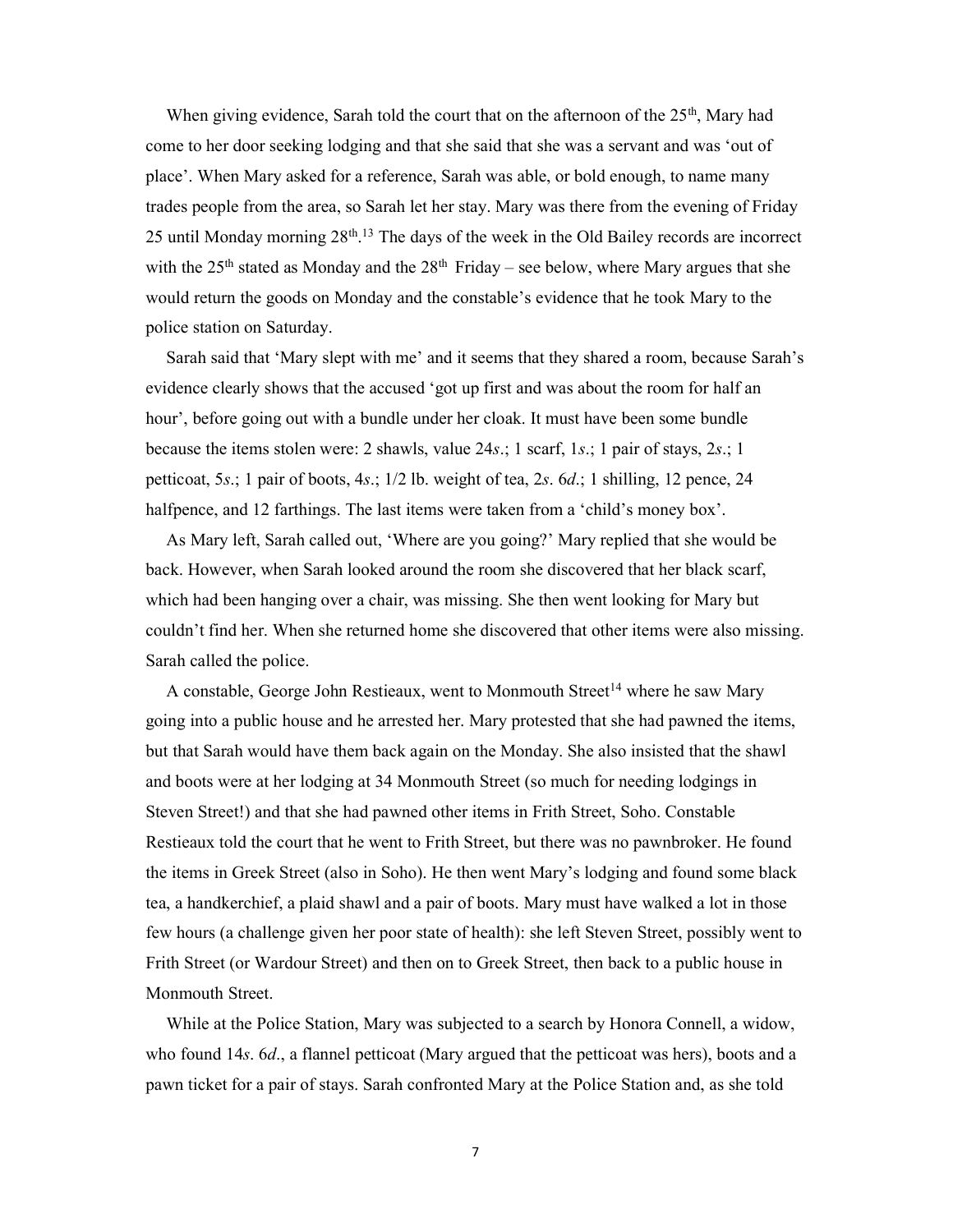the court, Mary 'begged me not to appear against her, and [said] she would give up my things.'

Mary's appeal fell on deaf ears as Sarah did not withdraw the charge. When the pawnbrokers gave evidence, Mary was shown to be a liar and thief: John Ewell, a pawnbroker in Wardour Street told the court that Mary had pawned a scarf and shawl using the name 'Ann Chandler'; then William Whittaker, a pawnbroker in Greek Street, stated that Mary had pledged a pair of stays in the name of 'Ann Thorp'. Did the watchers in the court gallery feel sorry for Sarah who had been generous and let Mary stay? Did they hiss and boo when her guilt was proven?

The court found Mary guilty and sentenced her to transportation for seven years. Soon after that hearing Mary must have been hustled off to the docks and put on board the Margaret.

The next mention of Mary is in the journal of the ship's surgeon, Dr B McAvoy. She became ill and was admitted to the ship's hospital on 10 April 1843. At that time, the surgeon noted that she was aged 26, rather than 22 as listed at the Old Bailey. His records show that she was suffering from Phthisis. This was the first instance that she was reported ill. However, not only was she suffering from a 'consumptive' disease, but she also gave birth to a 'poor underated thing unable to suck.' If the infant was full term, Mary must have been pregnant when arrested. There is no record of a spouse, so I wondered if she had 'been on the town'. Or, perhaps, as she said she was an 'upper house servant', she may have been the victim of the male householder's advances and then thrown out when she became pregnant.

On the Margaret, Mary suffered – she complained of cough and pain in the chest, was spitting up purulent matter, her bowels were 'confined'. McAvoy wrote:

Consumptive diagnosis [and] was confined ten days ago. Her infant is a poor underated thing not able to suck. Complains of cough  $\&$  pain I the chest. Expecturant purulant matter, want of rest [10 April]; Severe cough with purulent discharge. Pain in the chest & emaciation. Pulse quick  $\&$  feeble, her infant is dying [13 April]; she is not able to come to my cabin, her infant died last night [14 April]; the nurse reports that she is weak. Coughs all night & refuses food [16 April]; Report this day that she is no better. Cough severe with copious expectoration. Debility [17 April]; Died during the night [18 April].

The surgeon noted that Mary died on 18 April, but the baby's death is not mentioned in his summary of deaths on board. Which left me wondering how many of the children the convict mothers took on board survived the journey, how many died, and would they have been recorded in McAvoy's or Mould's journals.